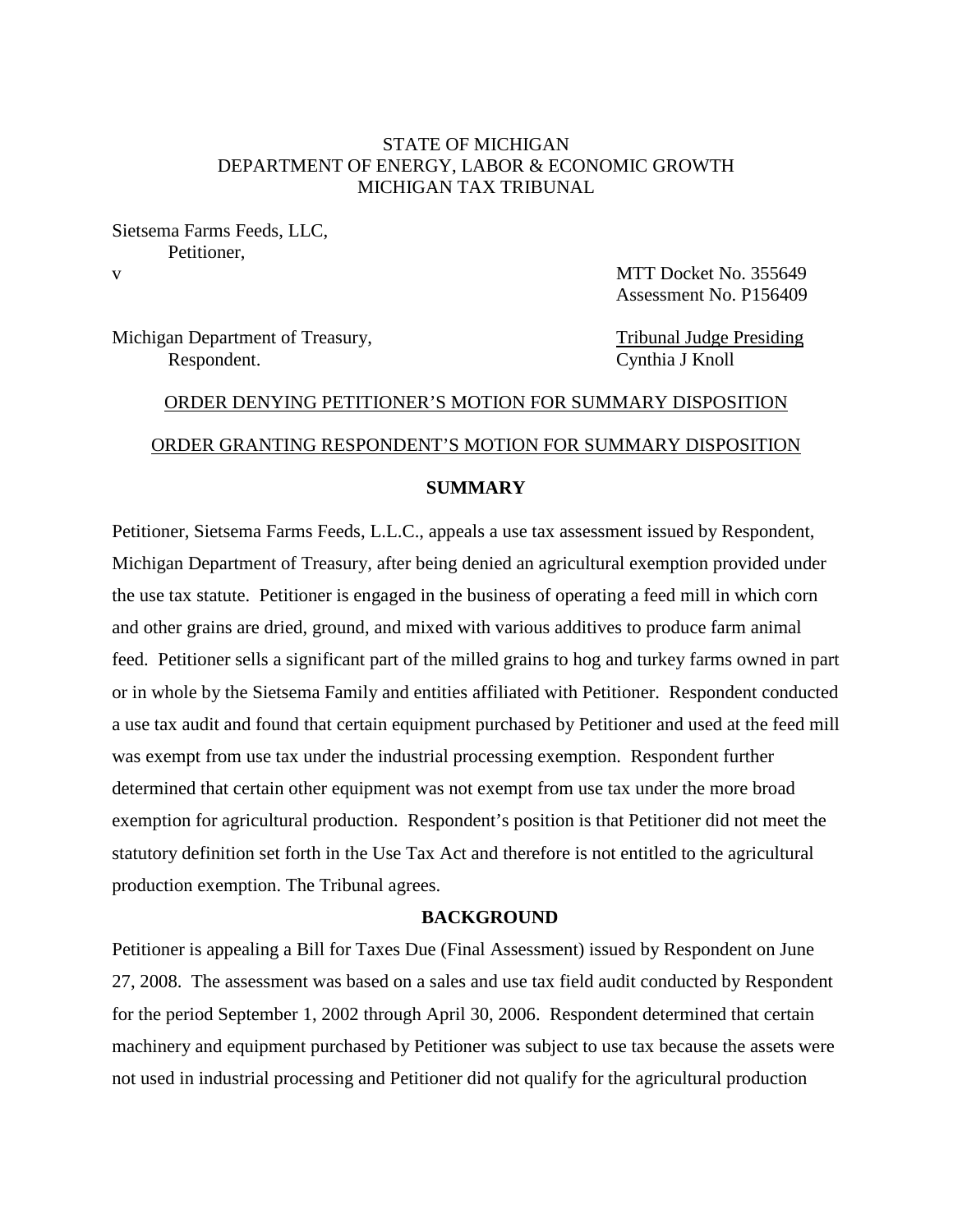#### MTT Docket No. 355649 Order, Page 2 of 16

exemption promulgated under the Michigan Use Tax Act. Specifically, Respondent assessed Michigan use tax on the purchase price of truck scales, storage/processing tanks, storage tank inventory monitoring equipment, a liquid storage tank, a personnel elevator and other equipment used in the feed mill operation. Respondent issued a Notice of Intent to Assess on July 26, 2007, for a tax deficiency of \$19,965.11, plus interest. Petitioner's representative requested an informal conference before a Hearing Officer of the Department of Treasury to protest the assessment, which was held on January 29, 2008. The Hearing Officer recommended, and Respondent concurred, that the Intent to Assess be upheld. The Decision and Order of Determination was issued on June 19, 2008, establishing that a deficiency for use tax in the amount of \$19,965.11, plus statutory interest be assessed to Petitioner. Respondent issued the Bill for Taxes Due, Assessment No. P156409 on June 27, 2008. On July 31, 2008, Petitioner submitted to this Tribunal a Petition requesting a redetermination of Respondent's Bill for Taxes Due.

On March 22, 2010, the parties submitted a Joint Stipulation of Facts upon which they subsequently requested the Tribunal consider cross-motions for summary disposition filed on March 24, 2010, pursuant to MCL 2.116(c)(10). The parties filed responses on April 14, 2010, and on June 29, 2010, oral arguments were held at the Tribunal. On August 2, 2010, the Tribunal issued an Order requiring the parties to stipulate as to the percentage use of the truck scales and monitoring equipment for industrial processing versus receiving and inventory monitoring. The Tribunal further ordered that in the event the parties could not stipulate as to a percentage of industrial processing use, a limited hearing would take place on September 2, 2010. On August 17, 2010, Respondent submitted a letter to the Tribunal indicating that the parties were not able to stipulate. Respondent also submitted an unsigned letter drafted by its auditor explaining Respondent's rationale for why the truck scales and inventory monitoring equipment are not exempt under the industrial processing exemption. Petitioner submitted a Response to the Tribunal's Order Requiring Additional Information on August 17, 2010. On August 25, 2010, Petitioner filed a Motion to Adjourn the Limited Hearing, stating that its representative would be out of the country. On September 2, 2010, the Tribunal issued an Order Adjourning the Limited Hearing, noting that based on the submitted documentation, it was no longer necessary.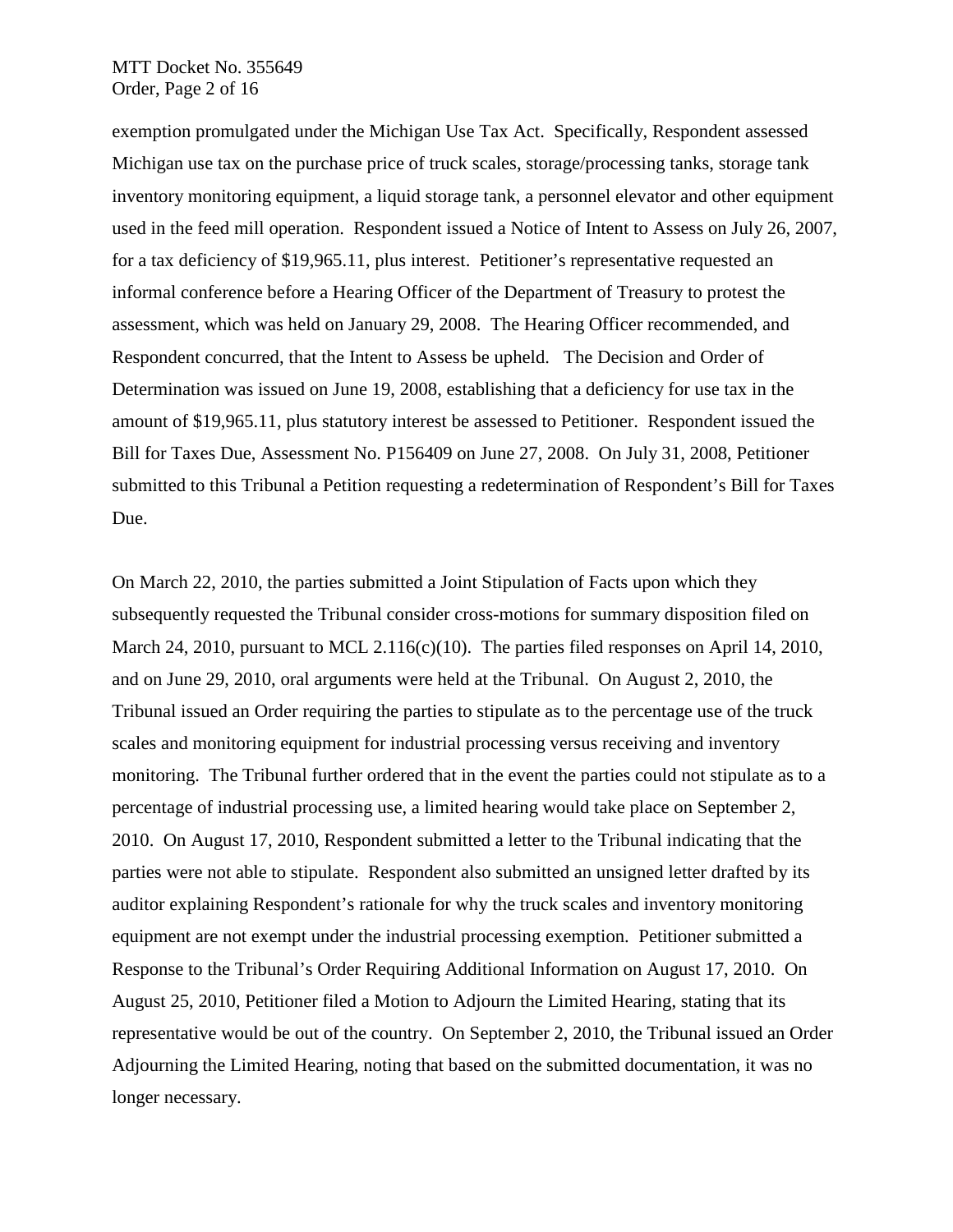# **STIPULATED FINDINGS OF FACT**

The parties stipulated to the following findings of fact and the Tribunal finds:

- 1. Petitioner is a Michigan Limited Liability Company organized on February 6, 2002.
- 2. Petitioner's registered office and administrative offices are located at 11304 Edgewater, Ste A, Allendale, Michigan.
- 3. Petitioner's registered agent is Harley Sietsema.
- 4. All of Petitioner's other activities are conducted at facilities in Howard City, Pierson Township, Michigan.
- 5. Petitioner operates from two parcels located in the Reynolds Agricultural Renaissance Zone.
- 6. Persons conducting business in renaissance zones are entitled to claim certain specific exemptions, deductions, credits, applicable to other specific Michigan taxing statutes as specifically set forth in the Renaissance Zone Act (RZA), MCL 125.2681 *et seq.,* MCL 125.2689.
- 7. Petitioner is exempt from taxes assessed on real and personal property located in a renaissance zone as set forth under the General Property Tax Act (GPTA), MCL 211.1 *et seq.,* MCL 211.7ff.
- 8. Petitioner is entitled to claim credits against its single business tax liability pursuant to MCL 125.2689, and the Single Business Tax Act (SBTA), MCL 208.1 *et seq.,* MCL 208.39b.
- 9. Petitioner operates a feed mill in which corn and other grains are dried, ground, and mixed with various additives to produce farm animal feed.
- 10. Petitioner's feed mill produces approximately 125,000 tons of finished animal feed each year.
- 11. Petitioner sells a significant part of the milled grains to hog and turkey farms owned in part or in whole by the Sietsema Family and entities affiliated with Petitioner.
- 12. Respondent, Michigan Department of Treasury, through its auditor Alin Campbell (now Kuuttila), conducted a Use Tax Act audit of Petitioner for tax years 9/1/2001 through 4/30/2006.
- 13. Respondent determined that certain equipment purchased by Petitioner and used at the feed mill was exempt from use tax under the industrial processing exemption, Use Tax Act (UTA), MCL 205.91 *et seq.,* MCL 205.94o.
- 14. Respondent determined that certain equipment purchased by Petitioner and used at the feed mill was not exempt from use tax under the agricultural production exemption, Use Tax Act (UTA), MCL 205.91 *et seq.,* MCL 205.94(1)(f).
- 15. The specific equipment denied the exemption consisted of truck scales, storage/processing tanks, storage tank inventory monitoring equipment, a liquid storage tank, a personnel elevator and other equipment and is identified in the audit, Schedule B1 and B2.
- 16. The audit resulted in Respondent assessing use tax in the amount of \$20,781.00, with interest.
- 17. Petitioner paid \$4,746.89 of the use tax and interest for items it agreed with in the audit, which reduced the tax liability to \$19,965.11.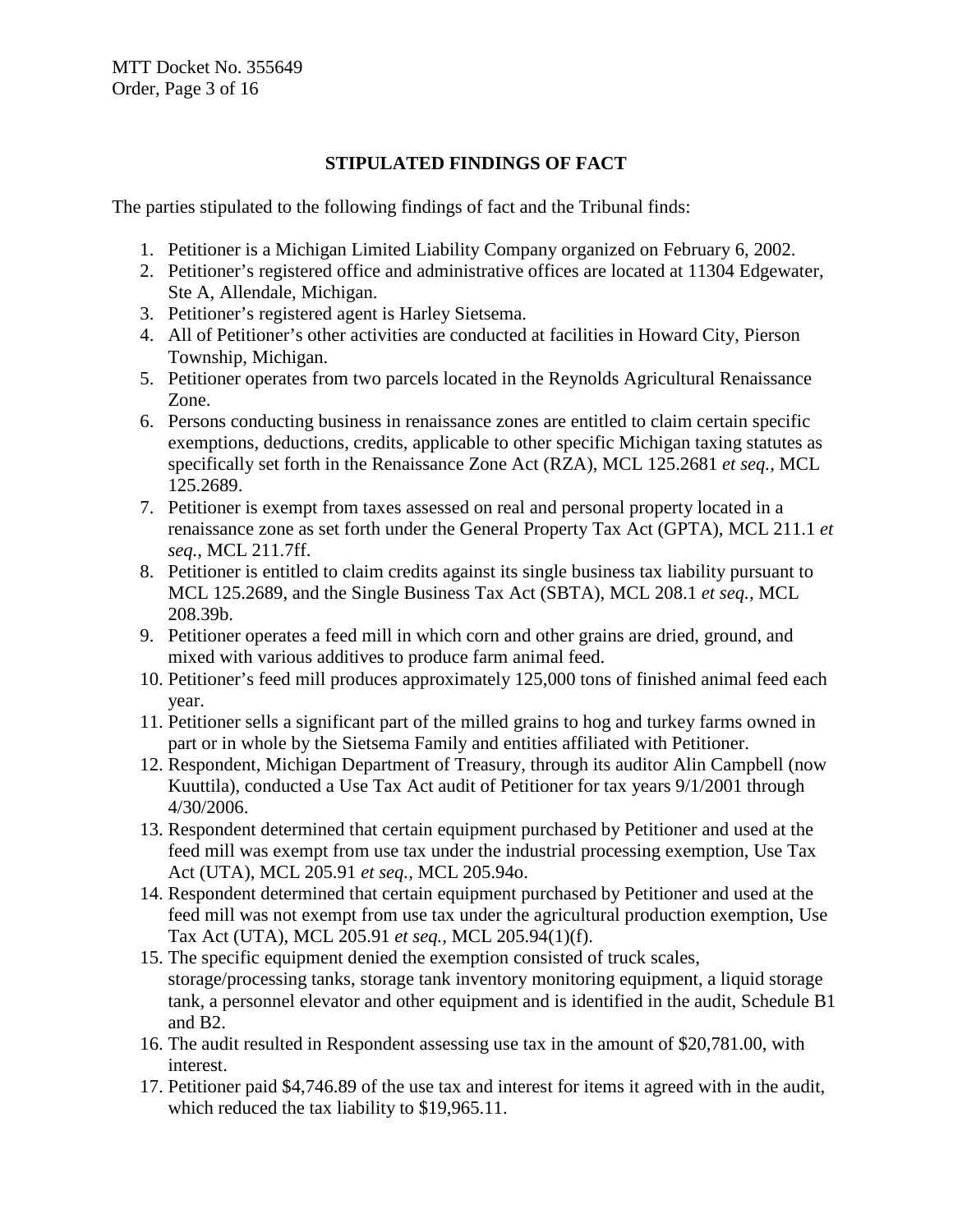18. After an informal conference, at which the informal conference referee upheld the assessed use tax, Respondent issued Final Assessment P156409 for use tax in the amount of \$19,965.11, and interest in the amount of \$2,330.89, calculated to the date the Final Assessment was issued, 06/27/2008. Interest continues to accrue on unpaid assessments.

# **PETITIONER'S CONTENTIONS**

Petitioner filed its motion for summary disposition, pursuant to MCL 2.116(C)(10), based on the stipulated fact that Petitioner operates a feed mill in which corn and other grains are dried, ground and mixed with various additives to produce animal feed and Petitioner sells a significant part of the milled grains to hog and turkey farms owned in part or in whole by the Sietsema Family and entities affiliated with Petitioner. Petitioner contends that it is entitled to the agricultural production exemption provided in the Michigan Use Tax Act (MCL 205.94(1)(f)). Petitioner argues in its Motion for Summary Disposition that the statute "specifies two requirements for the exemption to apply: first, the exemption is only available to a person who is engaged in a **business enterprise**. Second, the property purchased must be used or consumed in **agriculture production**."[1](#page-3-0) (Emphasis in original)

Petitioner asserts that it is engaged in a "business enterprise" producing 125,000 tons of finished farm animal feed each year that is sold to farms to be fed to farm animals and poultry. Petitioner cites MCR 205.51(1), arguing that "[t]he processing of corn and other grains into feed for farm animals and poultry is an agricultural activity." (PM p.2, citing Rule 205.51(1)) Petitioner states that equipment it used in the feed mill was used and consumed in the raising or caring for livestock, poultry, or other horticultural products and, as such, was used as an integral part in agricultural production. It further argues that the agricultural production exemption is not limited only to property directly used or consumed in the activities that constitute agricultural production.

Petitioner argues that it is entitled to the agricultural production exemption because of its relationship to and association with farmers. Petitioner contends that "[i]n providing for the agricultural production exemption, the legislature contemplated that certain agricultural production activities would be performed or provided by someone other than the agricultural

<span id="page-3-0"></span> <sup>1</sup> Petitioner's Motion for Summary Disposition, (PM) p. 2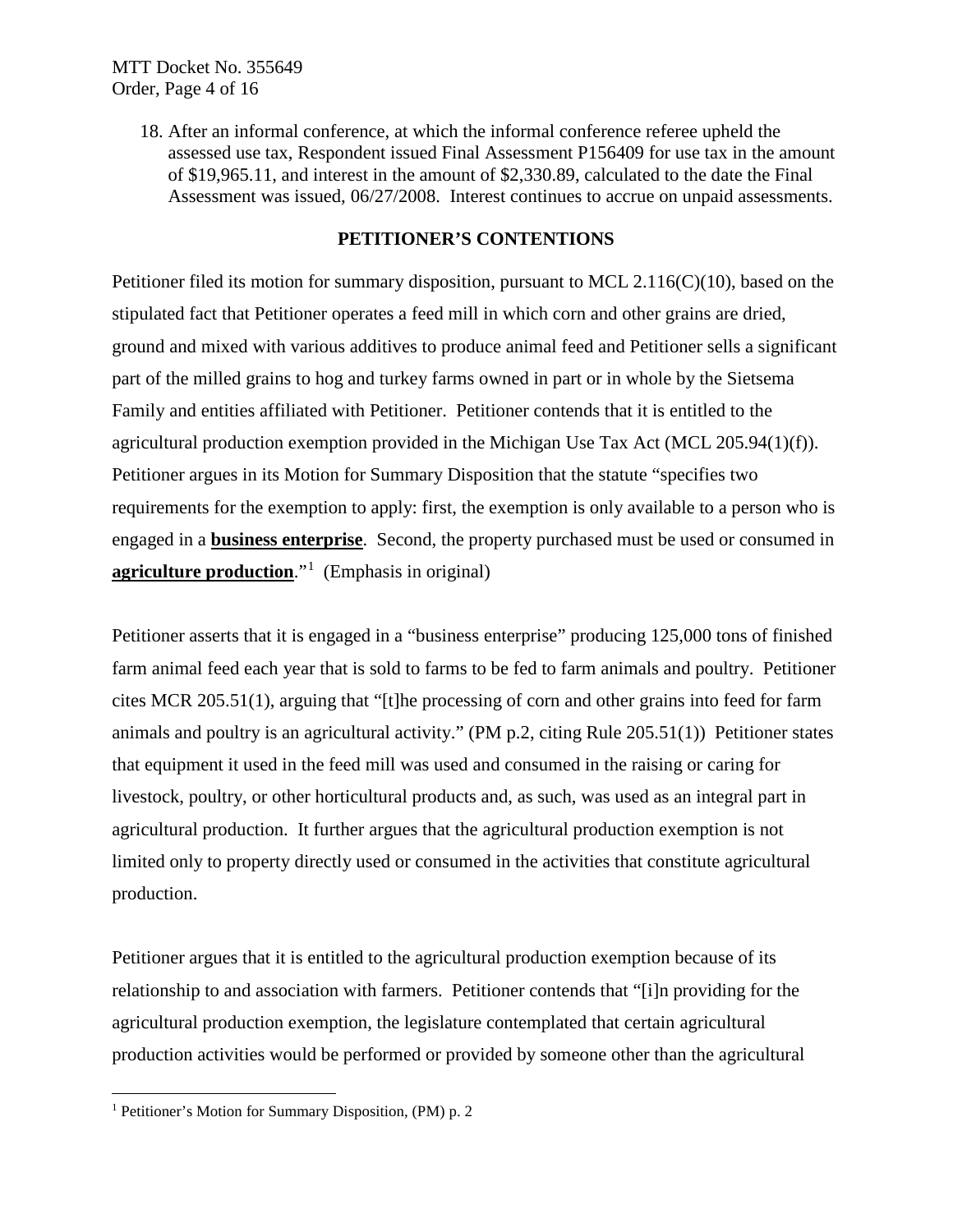## MTT Docket No. 355649 Order, Page 5 of 16

producer."<sup>[2](#page-4-0)</sup> Petitioner further argues that "the strict reading of the law provides that the exemption applies to large corporate farming entities when they are engaged in an agricultural production activity." PR, p. 1

Petitioner asserts that Respondent attempts to limit the exemption to a person who actually breeds, raises, or cares for livestock and poultry. Petitioner notes that nowhere does the law state the agricultural production exemption is available only to an agricultural producer; it merely requires the person be engaged in a business enterprise and use the property in an agricultural activity. Petitioner looks to the administrative rules, Rule 1, arguing that the rule defines the activity which is exempt and states that a person engaged in such activity is exempt from tax on property purchased for use in the exempt activity. (1979 Administrative Code: 1979 AC, R 205.51(1)) Petitioner contends it is the activity that is exempt, not the person.

Petitioner relies on two Michigan Court of Appeals decisions to support its position. Petitioner asserts that the first case, *William Mueller & Sons, Inc v Department of Treasury,* 189 Mich App 570; 473 NW2d 783 (1991), supports its position that the agricultural exemption is available to a person who is not engaged in the business of producing agricultural products. The second case, *Michigan Milk Producers Association v Department of Treasury,* 242 Mich App 486; 618 NW2d 917 (2000), the Court stated that agricultural production exemption is not limited only to property directly used or consumed in the activities that constitute agriculture production. Therefore, Petitioner believes the equipment it uses to process feed grains should qualify as exempt because the feed is used in raising the hogs and turkeys.

In response to the Tribunal's request for additional information, Petitioner submitted its contention that the storage processing tanks, including the tank level inventory monitoring system, qualify as exempt for industrial processing as in-process storage of raw materials.<sup>[3](#page-4-1)</sup> Petitioner asserts that grains, as well as vitamins and minerals essential in the processing of animal feed, are fed into processing on a continuing basis from the storage tanks and therefore the storage of such materials qualifies as "in-process." Petitioner also contends that the "primary

<span id="page-4-0"></span> <sup>2</sup> Petitioner's Response to Respondent's Cross Motion for Summary Disposition (PR), p. 1

<span id="page-4-1"></span><sup>3</sup> Petitioner's Response to Order Requiring Additional Information (PAI), p. 2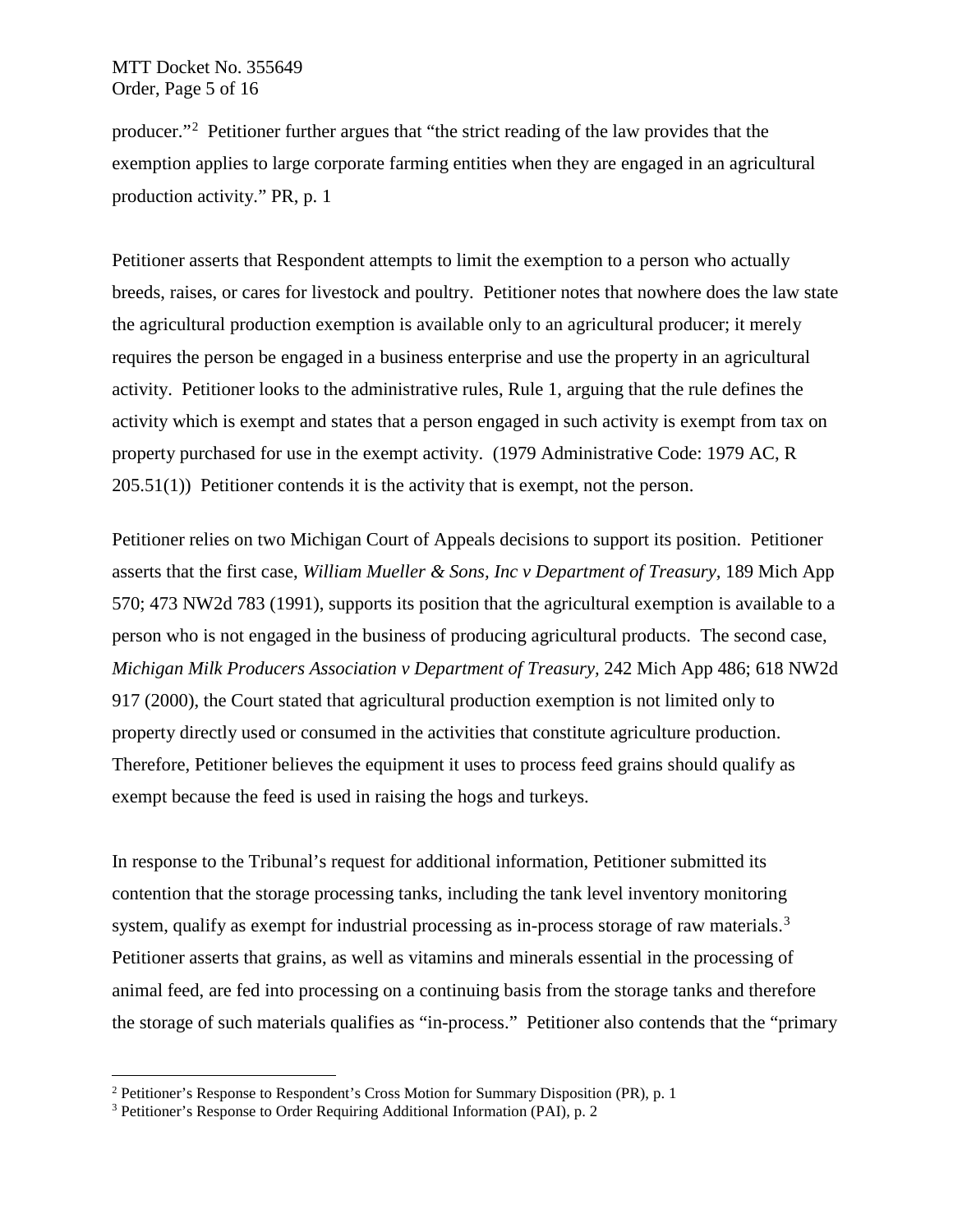purpose (90%) for the truck scales is to provide critical data and information on the raw material (corn) for use in production of the corn into animal feed. A secondary purpose (10%) is administrative." *Id.* p. 3 Petitioner asserts that the "truck scales qualify as exempt for industrial processing because the truck scales perform a critical role in 'changing the form, composition, quality, combination, or character of the property' a significant part of which it sold to affiliated entities." (PAI, p.4, citing MCL  $205.94o(7)(a)$ )

#### **RESPONDENT'S CONTENTIONS**

Respondent also filed a motion for summary disposition pursuant to MCR 2.116(C)(10). Respondent contends that the equipment at issue does not qualify for exemption from use tax. Respondent asserts that Petitioner can only be entitled to the exemption if it is engaged in a business enterprise and uses and consumes the property in the tilling, planting, caring for, or harvesting of the things of the soil or in the breeding, raising, or caring for livestock, poultry, or horticultural products. Respondent asserts that Petitioner's business, i.e., the milling of corn and grain into animal feed sold to hog and turkey farms, is not an agricultural production activity.

Respondent rejects Petitioner's alleged premise for claiming the agricultural production exemption based on its association with and sales to farmers of hogs and turkeys. Respondent contends there is no language in the "statute that allows [Petitioner] to be entitled to the [agricultural] exemption because some other separate legal entity with whom [Petitioner] has a contractual relationship and/or familial relationship with engages in a business enterprise for the tilling, planting, caring for, or harvesting of the things of the soil or in the breeding, raising, or caring for livestock, poultry, or horticultural products."[4](#page-5-0)

Respondent contends that the two cases cited by Petitioner, *Mueller, supra,* and *Michigan Milk, supra,* do not support Petitioner's argument. Respondent states that "[i]n both cases, the Court of Appeals determined that each plaintiff, in their own right, engaged in the tilling, planting, caring for, or harvesting of the things of the soil or in the breeding, raising, or caring for livestock, poultry, or horticultural products." (RB, p. 2) Respondent notes that the Court did not grant the exemption solely because the plaintiffs had contractual or familial relationships with some other

<span id="page-5-0"></span> <sup>4</sup> Respondent's Reply Brief (RB), p. 2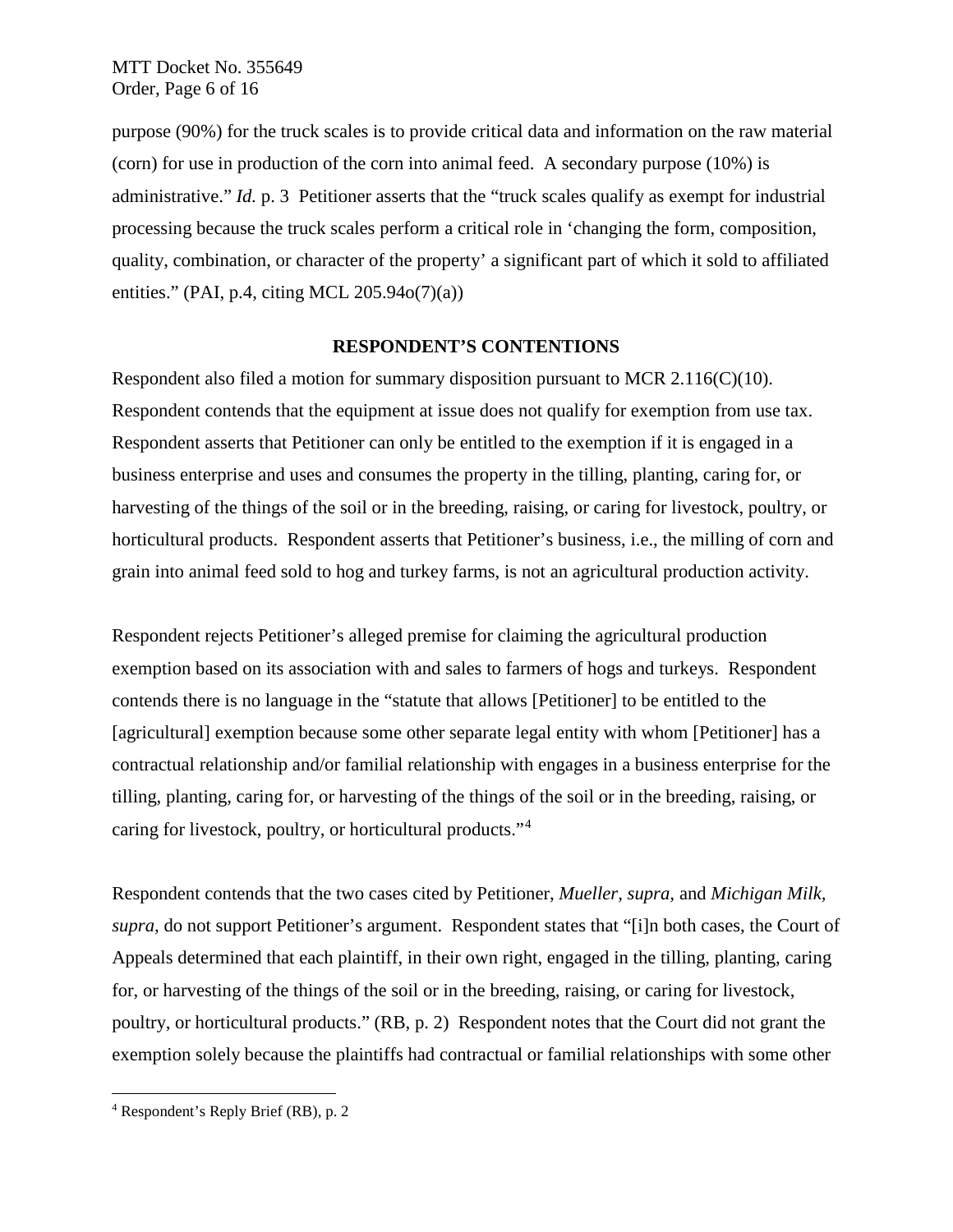## MTT Docket No. 355649 Order, Page 7 of 16

entity that was engaged in a qualifying activity. Respondent further contends that the property at issue in those cases was directly related to the requirements of the exemption: i.e., in the case of *Mueller, supra*, fertilizing equipment was used to apply fertilizer to farmlands; and in the case of *Michigan Milk, supra*, testing equipment was used to ensure the quality of raw milk and to meet legal requirements before the milk could be marketed. *Id.*

Respondent asserts that even if Petitioner is found to be engaged in an agricultural production activity, the tangible personal property at issue was not used in tilling, planting, caring for, or harvesting of the things of the soil or in the breeding, raising, or caring for livestock, poultry, or horticultural products. Respondent argues that a personnel elevator, truck scales, storage tanks and similar types of property may be necessary to operate Petitioner's business but that such property is not used and consumed in a qualifying activity. Respondent also argues that some of the property was used to improve Petitioner's real property and by express statutory language cannot be exempted under MCL 205.94(1)(f), no matter whether Petitioner is engaged in agricultural production or not. *Id.*

In response to the Tribunal's request for additional information regarding the percentage use for industrial processing of the truck scales and inventory monitoring system, Respondent submitted an unsigned letter drafted by its auditor explaining Respondent's rationale for why the property is not exempt under the industrial processing exemption. That letter stated, in part:

The equipment and supplies the taxpayer used for quality control, including the testing of moisture content, were held exempt for industrial processing during the audit. Those items that were identified as quality control or industrial processing were removed from the taxable exceptions. . . .

The department's understanding of the process, after discussions with the taxpayer and a review of the taxpayer's facility drawings, is that the when [sic] the trucks first come into the facility yard, they are weighed on the receiving scales, unloaded, and then the empty truck is weighed again to determine the weight/volume of the raw materials received for the purchase price. The product is unloaded by one of two ways, a pneumatic receiving system or a truck pit conveyor system. Once the truck is unloaded, the raw materials are then tested for moisture, graded and then moved by the receiving elevator to the roof of the feed mill where it is distributed into a section of the concrete structure by a truck receiving turnhead. This is where it was determined that the industrial process starts. The product is then moved through a section of the structure by gravity. Different corn, grains, vitamins and minerals are weighed and mixed depending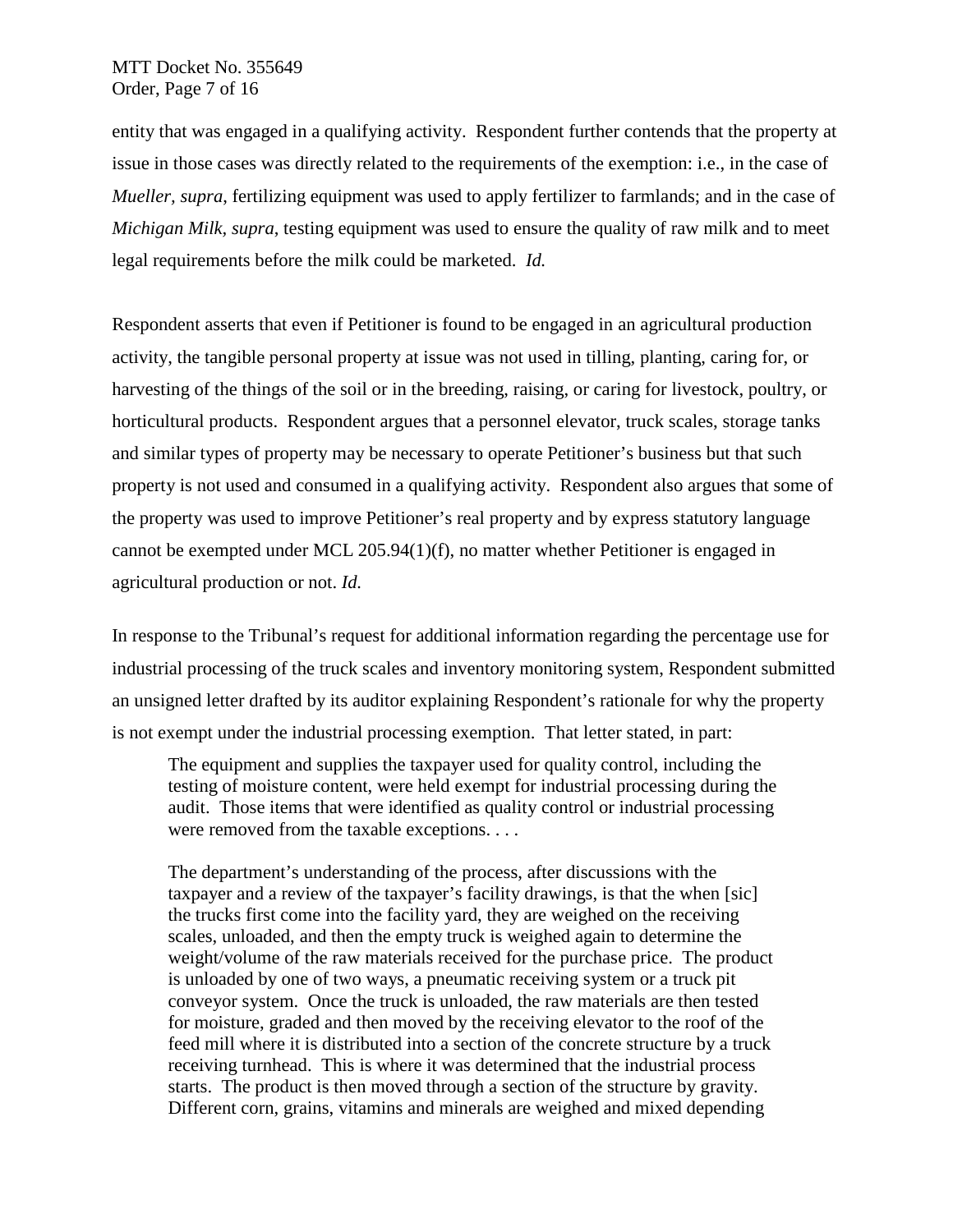on what animal stock it is to be fed to. (All purchases for items used in a process in the feed mill, whether crushing, mixing, pelletizing were allowed an industrial processing exemption.) It was determined that the industrial process ends at this point. The finished product is then loaded into a truck through a lorry positioner. The truck is then weighed using the in-ground scales to determine how much to bill the customer.

Respondent's auditor quoted Petitioner by stating, "So you need to weigh it and then you need to put that corn into another meter to tell you how much moisture is within that kernel."<sup>[5](#page-7-0)</sup> Respondent contends that it is not disputing the secondary process of testing the material. It is Respondent's position that the in-ground scales are only used to weigh raw materials, prior to transfer of ownership, to determine volume and price of the product and finished goods when sold to determine selling price. Respondent asserts that the weighing of the product prior to purchase is not related to grading or testing the quality of the product, which happens at a later time. As such, Respondent contends that the truck scales and inventory monitoring system do not qualify for the industrial processing exemption.

## **STANDARD OF REVIEW**

The parties move for summary disposition pursuant to MCR 2.116(C)(10). Under subsection  $(C)(10)$ , a motion for summary disposition will be granted if the documentary evidence demonstrates that there is no genuine issue of material fact, and the moving party is entitled to judgment as a matter of law. *Smith v Globe Life Insurance*, 460 Mich 446, 454-455; 597 NW2d 28 (1999). In the event, however, it is determined that an asserted claim can be supported by evidence at trial, a motion under subsection (C)(10) will be denied. *Arbelius v Poletti*, 188 Mich App 14; 469 NW2d 436 (1991). If it appears to the court that the opposing party, rather than the moving party is entitled to judgment, the court may render judgment in favor of the opposing party. *Washburn v Michailoff*, 240 Mich App 669; 613 NW2d 405 (2000) (citing MCR  $2.116(I)(2)$ ).

The Michigan Supreme Court has established that a court must consider affidavits, pleadings, depositions, admissions, and documentary evidence filed by the parties in the light most favorable to the non-moving party. *Quinto v Cross & Peters Co*, 451 Mich 358, 362-63; 547

<span id="page-7-0"></span> <sup>5</sup> Letter drafted by Respondent's auditor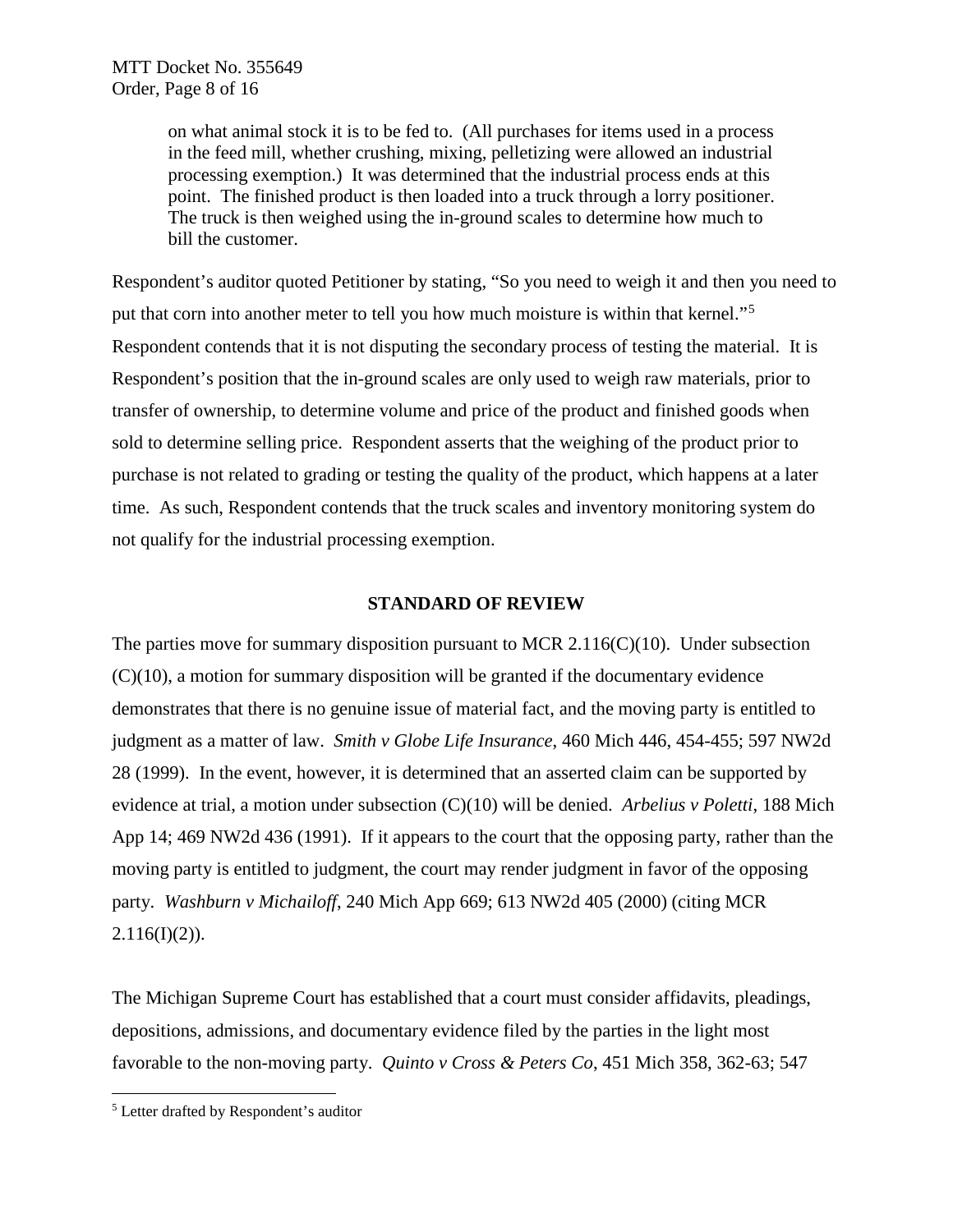NW2d 314 (1996) (citing MCR 2.116(G)(5)).The moving party bears the initial burden of supporting his position by presenting his documentary evidence for the court to consider. *Neubacher v Globe Furniture Rentals*, 205 Mich App 418, 420; 522 NW2d 335 (1994). The burden then shifts to the opposing party to establish that a genuine issue of disputed fact exists.<sup>[6](#page-8-0)</sup> Where the burden of proof at trial on a dispositive issue rests on a nonmoving party, the nonmoving party may not rely on mere allegations or denials in pleadings, but must go beyond the pleadings to set forth specific facts showing that a genuine issue of material fact exists. *McCart v J Walter Thompson*, 437 Mich 109, 115; 469 NW2d 284 (1991). If the opposing party fails to present documentary evidence establishing the existence of a material factual dispute, the motion is properly granted. *McCormic v Auto Club Ins Ass'n*, 202 Mich App 233, 237; 507 NW2d 741 (1992).

Further, it is well established that a statute granting a tax exemption must be strictly construed against the taxpayer and in favor of the taxing authority. [7](#page-8-1) In *Elias Bros Restaurants Inc v Dep't of Treasury,* the Michigan Supreme Court states that "[b]ecause tax exemptions are disfavored, the burden of proving entitlement to an exemption rests on . . . the party asserting the right to the exemption."<sup>[8](#page-8-2)</sup> There is no doubt that the entity claiming a tax exemption has the burden to prove that it is entitled to the exemption, and ". . . if an exemption is found to exist, it must not be enlarged by construction, since the reasonable presumption is that the State has granted in express terms all it intended to grant at all, and that unless the privilege is limited to the very terms of the statute the favor would be extended beyond what was meant." <sup>[9](#page-8-3)</sup>

## **CONCLUSIONS OF LAW**

The Tribunal has carefully considered the parties' Motions under MCR  $2.116(C)(10)$ , and finds that the parties have proven that there is no genuine issue in respect to any material fact. MCR  $2.116(C)(10)$ . The Tribunal finds further that denial of Petitioner's motion is warranted, while

<span id="page-8-0"></span> $^6$  *Id.* 

<span id="page-8-1"></span><sup>7</sup> *Michigan Baptist Home & Development Co v Ann Arbor,* 396 Mich 660, 670; 242 NW2d 749 (1976); *Nomads Inc v City of Romulus,* 154 Mich App 46,55; 397 NW2d 210(1986).

<span id="page-8-2"></span><sup>8</sup> *Elias Bros Restaurants Inc v Dep't of Treasury*, 452 Mich 144,150; 549 NW2d 837 (1996) (referencing *Terchek v Dep't of Treasury,* 171 Mich App 508,510-511; 431 NW2d 208 (1988). <sup>9</sup> *Evanston YMCA Camp v State Tax Comm*, 369 Mich 1, 8; 118 NW2d 818 (1963) [citing

<span id="page-8-3"></span>*Detroit v Detroit Commercial College*, 322 Mich 142, 148-149; 33 NW2d 737(1948)].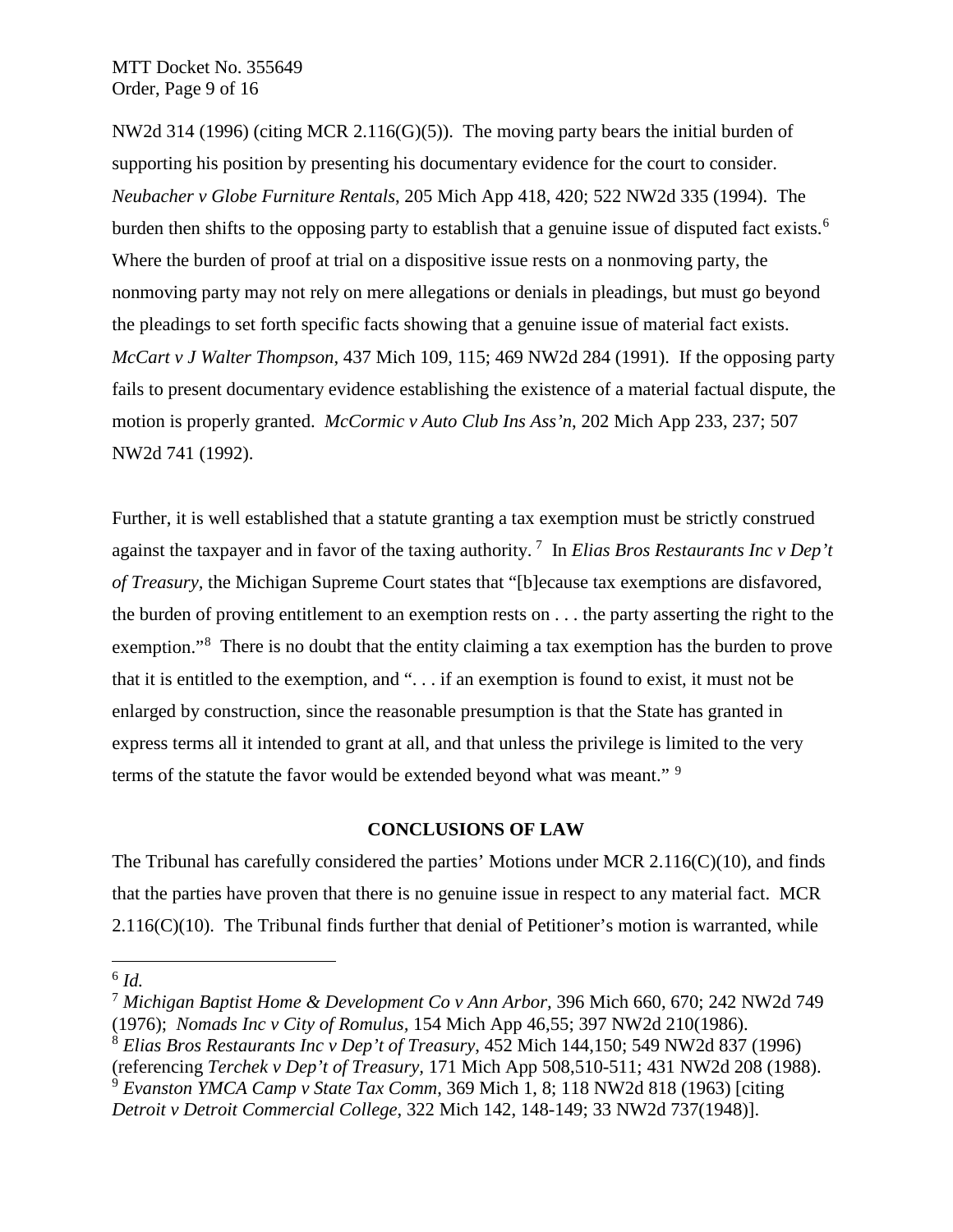MTT Docket No. 355649 Order, Page 10 of 16

granting of Respondent's motion is appropriate based on the pleadings, stipulation of facts, and other documentary evidence filed with the Tribunal.

The Michigan Use Tax Act, MCL 205.93(1), states "[t]here is levied upon and there shall be collected from every person in this state a specific tax for the privilege of using, storing, or consuming tangible personal property in this state at a rate equal to 6% of the price of the property . . . ." Exemptions from the tax are provided under MCL 205.94, which states in pertinent part:

(1) The following are exempt from the tax levied under this act, subject to subsection (2):

\* \* \* \*

(f) Property sold to a person engaged in a business enterprise and using and consuming the property in the tilling, planting, caring for, or harvesting of the things of the soil or in the breeding, raising, or caring for livestock, poultry, or horticultural products, including transfers of livestock, poultry, or other horticultural products for further growth. . . . This exemption does not include tangible personal property permanently affixed to and becoming a structural part of real estate.

\* \* \* \*

(2) The property or services under subsection (1) are exempt only to the extent that the property or services are used for the exempt purposes if one is stated in subsection  $(1)$ .... (MCL 205.94)

An exemption from the Use Tax is also extended to an industrial processor for use or consumption in industrial processing. (MCL 205.94o) Such property is exempt only to the extent that the property is used for the exempt purpose (i.e., industrial processing). "The exemption is limited to the percentage of exempt use to total use determined by a reasonable formula or method approved by the department." (MCL 205.94o(2)) Property that is not eligible for an industrial processing exemption include the following:

(a) Tangible personal property permanently affixed and becoming a structural part of real estate including building utility systems such as heating, air conditioning, ventilating, plumbing, lighting, and electrical distribution, ... \* \* \* \*

(b) Tangible personal property used for receiving and storage of materials, supplies, parts, or components purchased by the user or consumer. (MCL 205.94o(5))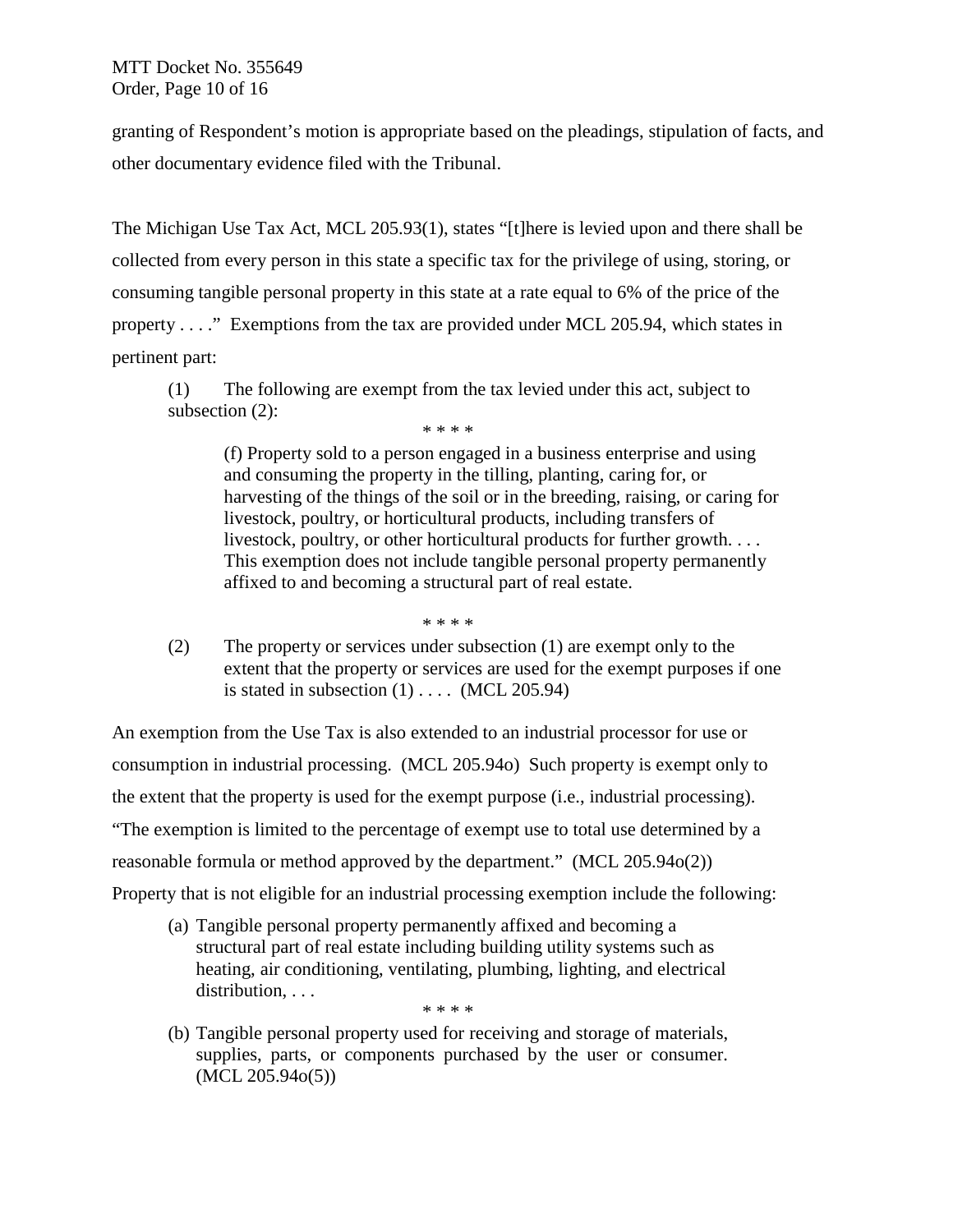MTT Docket No. 355649 Order, Page 11 of 16

Industrial processing does not include purchasing, receiving or storage of raw materials, or plant security. (MCL 205.94o(6))

If the language of a statute is clear and unambiguous, the plain meaning of the statute reflects the legislative intent and judicial construction is not permitted. *Turner v Auto Club Ins Ass'n,* 448 Mich 22, 27; 528 NW2d 681 (1995). Only where the statutory language is ambiguous may a court properly go beyond the words of the statute to ascertain legislative intent. *Luttrell v Dep't of Corrections,* 421 Mich 93; 365 NW2d 74 (1984).

The parties have stipulated that Petitioner is engaged in a business enterprise, that being the operation of a feed mill in which corn and other grains are dried, ground, and mixed with various additives to produce farm animal feed. Petitioner's business enterprise produces approximately 125,000 tons of finished animal feed each year, of which Petitioner sells a significant portion to farms owned in part or in whole by related entities. Respondent's auditor concluded that Petitioner is engaged in industrial processing and granted the industrial processing exemption for those purchases she deemed eligible under MCL 205.94o. The remaining purchases, including truck scales, storage/processing tanks, storage tank inventory monitoring equipment, a liquid storage tank, a personnel elevator, lighting, and other equipment were determined to be either real property or not used or consumed in industrial processing.

Petitioner argues that the exemption extended for agricultural production is more broad than the exemption for industrial processing, notwithstanding that the exemption does not include tangible personal property permanently affixed to and becoming a structural part of real estate. Petitioner claims that the truck scales, used for weighing corn upon delivery from farmers, qualify as exempt under the agricultural exemption; whereas for industrial processing, the scales are only partially used for exempt purposes. Similarly, Petitioner asserts that the storage tanks and inventory monitoring system are fully exempt if used in agricultural production and further argues that the equipment is used in industrial processing. Petitioner contends that the personnel elevator and emergency lighting are not real property (despite acknowledging that in a manufacturing plant they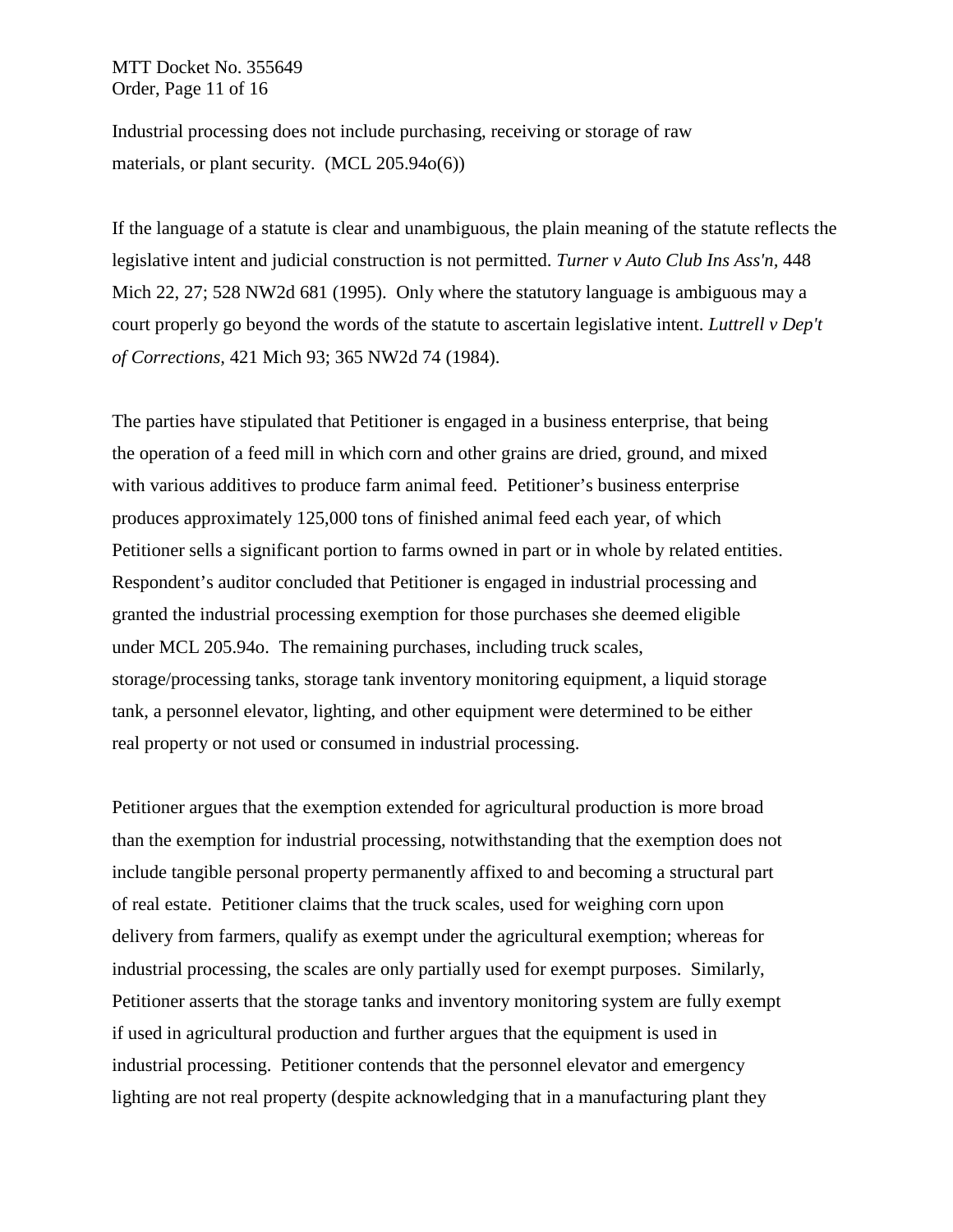are realty, see Transcript pp. 16, 20) and therefore the agricultural exemption applies as well.

Respondent disagrees, arguing that Petitioner does not qualify for the agricultural exemption because it does not use the property at issue in an agricultural production activity. Respondent also disagrees that certain of the property (i.e., truck scales and inventory monitoring equipment) qualifies for the industrial processing exemption as no portion of its use falls within the definition of industrial processing.

The issue to be resolved, therefore, is whether Petitioner qualifies for the agricultural exemption by "using and consuming the property in the tilling, planting, caring for, or harvesting of the things of the soil or in the breeding, raising, or caring for livestock, poultry, or horticultural products for further growth." (MCL 205.94(1)(f)) Petitioner's representative stated that its "contention is that if this was all one entity, that the purchasing of corn, the processing of corn, and the other grains, there would be no question that this is an agricultural activity and there would be no question that all of the equipment being used to process the corn would be exempt." (Transcript p.29) This is quite possible; however, the Tribunal notes that Petitioner and its customers are not one single entity and the statute does not permit an exemption based on the activities of a different legal entity.

Petitioner attempts to argue that its relationship with other entities that are engaged in these qualifying activities, (i.e., breeding, raising and caring for hogs and turkeys) somehow vicariously extends the exemption to Petitioner. Petitioner states that it "is one of a group of related entities that comprise a unitary business group because of common ownership and inter-company purchases and sales." (PB, p. 2) Petitioner offers the definition of unitary business group as adopted by the legislature in the recently enacted Michigan Business Tax Act. The Tribunal is not persuaded. Regardless of whether Petitioner is unitary with other entities under the MBT, the concept is not relevant to the use tax provisions.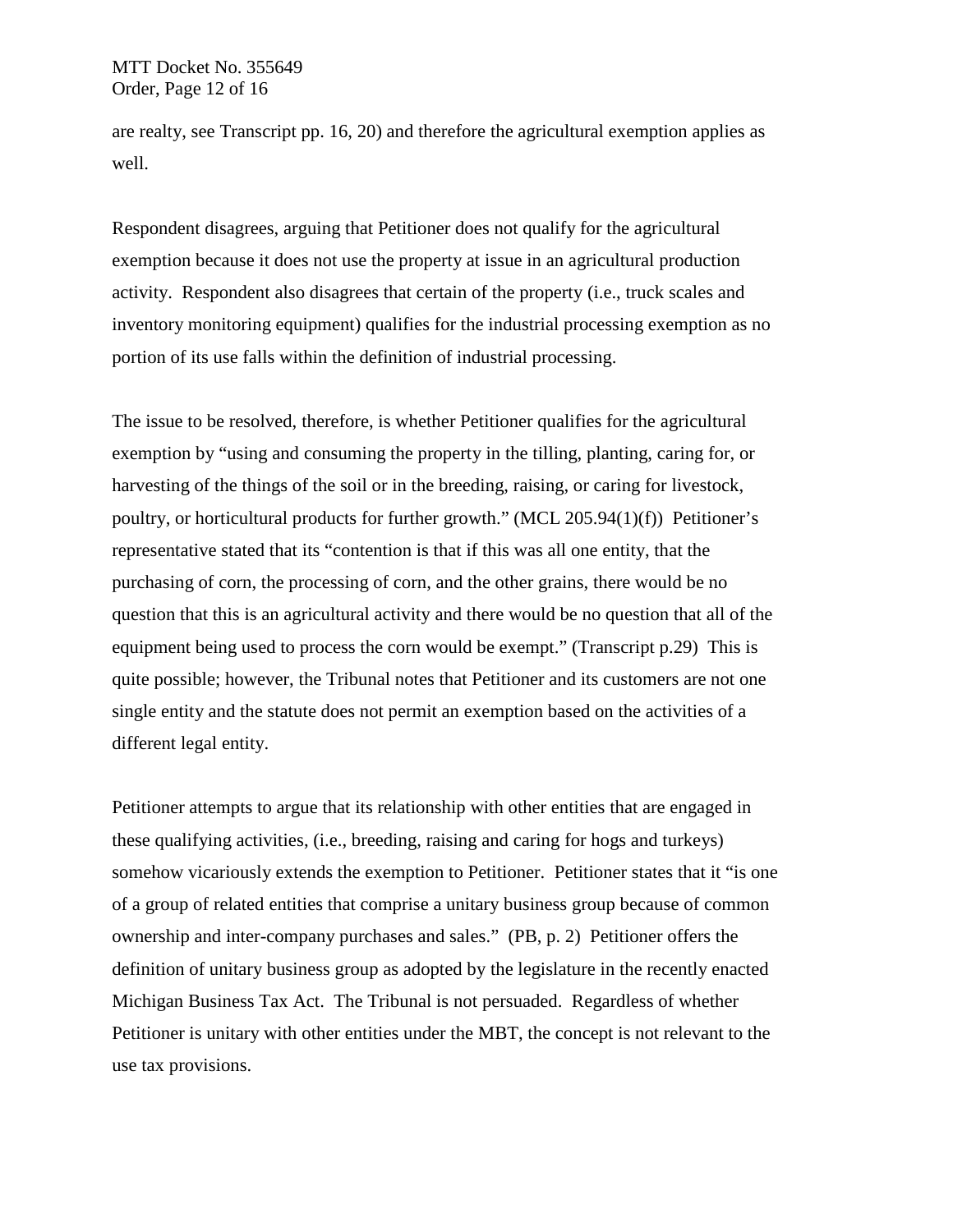#### MTT Docket No. 355649 Order, Page 13 of 16

The Michigan Court of Appeals has considered whether a taxpayer can claim an exemption based on the fact that its subsidiary may have been entitled to an exemption. In *Czars Inc v Department of Treasury*, 233 Mich App 632; 593 NW2d 209 (1999)*,* the Court of Appeals affirmed the Tribunal's decision that the petitioner was required to pay use tax on its purchase of an aircraft. The petitioner in that case argued that the aircraft was exempt by virtue of its subsidiary's, Grand Aire, exempt use of the aircraft. The Court applied a "control test" (i.e., the petitioner would have to demonstrate that it was wholly owned and controlled by the entity entitled to the exemption) to determine whether Grand Aire and Czars were one entity for tax purposes. The Court determined that Czars was not entitled to a tax exemption because ". . . a taxpayer who creates multiple corporations to conduct different functions of a business enterprise could avoid tax liability for all of them by structuring just one to benefit from a statutory exemption. Such a ruling would grossly undermine the policy and intent of the tax law." *Id*. at 642.

Rule 205.51(1) defines agricultural producing as "the commercial production, for sale, of crops, livestock, poultry and other products . . . ." The Court of Appeals held that "the exemption contained in § 4(f) does not require that the taxpayer be engaged in the actual production of horticultural or agricultural products." *Mueller, supra.* Petitioner is entitled to the agricultural exemption if milling corn into animal feed is part of agricultural production and Petitioner uses and consumes the equipment at issue in agricultural production.

Petitioner argues that the mixing of corn and other grains is a necessary part of the raising, or caring for livestock or poultry. "Without the food (grains) the livestock or poultry will not grow." (PB, p. 11) The Tribunal agrees that feeding is part of raising and caring for farm animals; however, Petitioner does not use its equipment for feeding or caring for animals. Its equipment is used in the storage, mixing and processing of grains for sale to farmers who feed the livestock and poultry. Unlike the fertilizer spreader used in *Mueller* to actually distribute the fertilizer to the fields, Petitioner does not use the subject equipment to feed livestock and poultry. It simply uses it in its business operations of industrial processing and wholesale sales of feed product to farmers.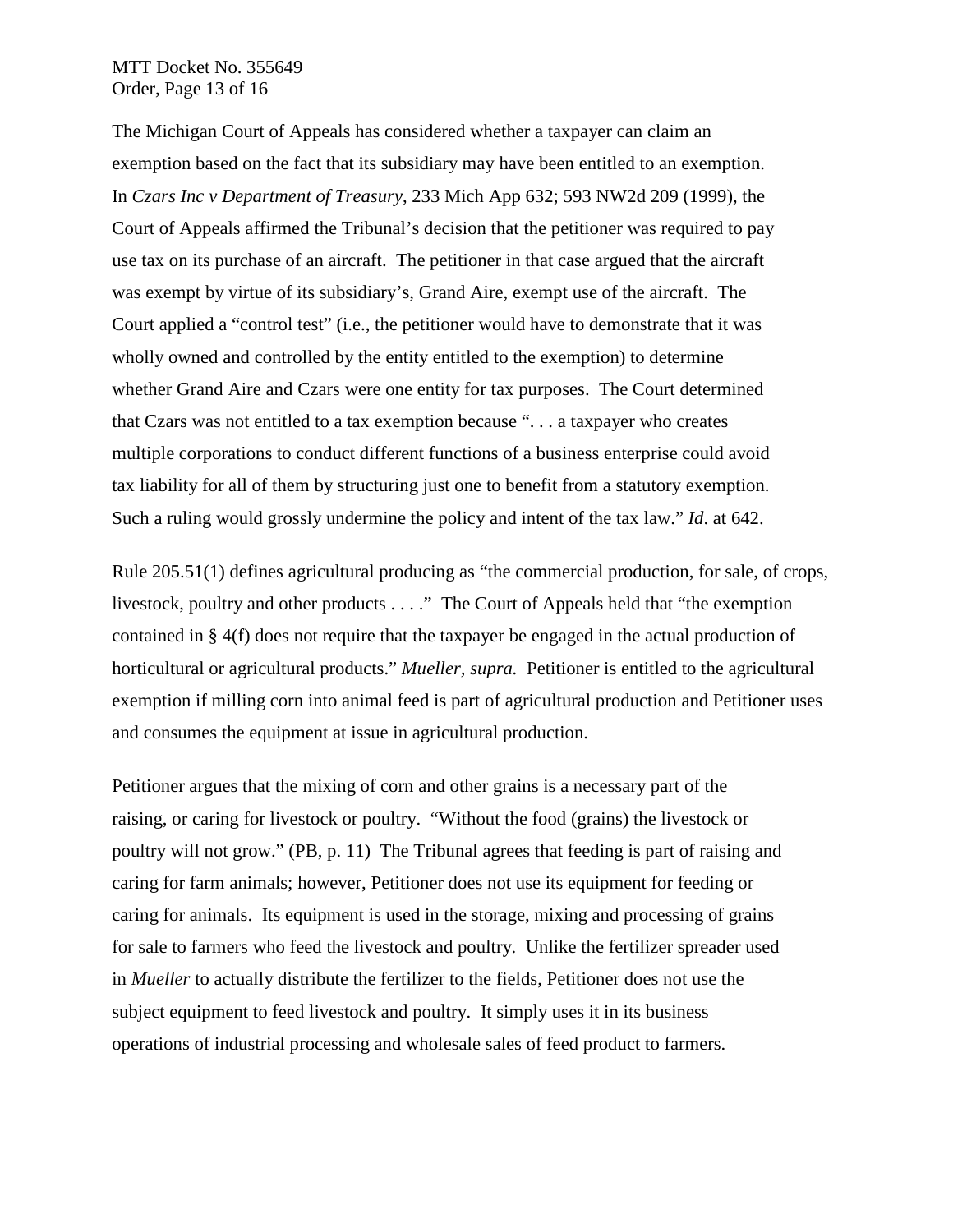## MTT Docket No. 355649 Order, Page 14 of 16

Petitioner relies on the Court of Appeal's decision in *Michigan Milk Producers, supra,* in its argument that the equipment at issue is not required to be directly used or consumed in agricultural production to qualify for the exemption. "In Michigan Milk Producers, the Court referencing the Tax Tribunal opinion stated: 'The tribunal concluded that the petitioner's testing of the milk was a direct part of the agricultural production process and, thus, the equipment petitioner used in connection with the testing was exempt from the use tax.' [Emphasis Added]" (PB, p. 12, citing *Michigan Milk Producers, supra*) Petitioner argues that the use of the word "direct" was in reference to testing activity and did not mean the testing equipment had to be directly used or consumed in the agricultural production process. (*Id.* at p. 13) Petitioner argues in this case that "the mixing of grain was a direct part of the raising or caring for livestock, poultry, or horticultural products. The mixing of grain is the exempt activity." (PB, p. 13)

The Tribunal disagrees with Petitioner. The mixing of grain for wholesale is not a direct part of raising or caring for livestock or poultry. If it were so, many other activities could arguably be a direct part of raising or caring for animals such as the manufacture of pharmaceuticals for farm animals or the provision of veterinary services. It is not conceivable that the Legislature intended the agricultural exemption be extended to every business activity that supports agriculture.

Based on the above, the Tribunal finds that Petitioner is not entitled to the agricultural production exemption. However, during oral arguments, Petitioner's owner, Mr. Rick Sietsema, provided information to indicate that the truck scales and inventory monitoring equipment might be used to some degree in industrial processing as well as for receiving and storage. Specifically, Mr. Sietsema stated that the purpose of the truck scales and inventory monitoring equipment is "twofold." In addition to using the equipment to determine the price to pay a farmer/vendor, he stated:

. . . each farmer will deliver different test weight corn and quality, . . . and that's why every load has got to go across the scale and [be] checked and monitored and tested for test weight. . . . So you need to weigh it and then you need to put that corn into another meter to tell you how much moisture is within that kernel of corn. . . . So it's all about grading. You've got to grade it; you've got to yield it;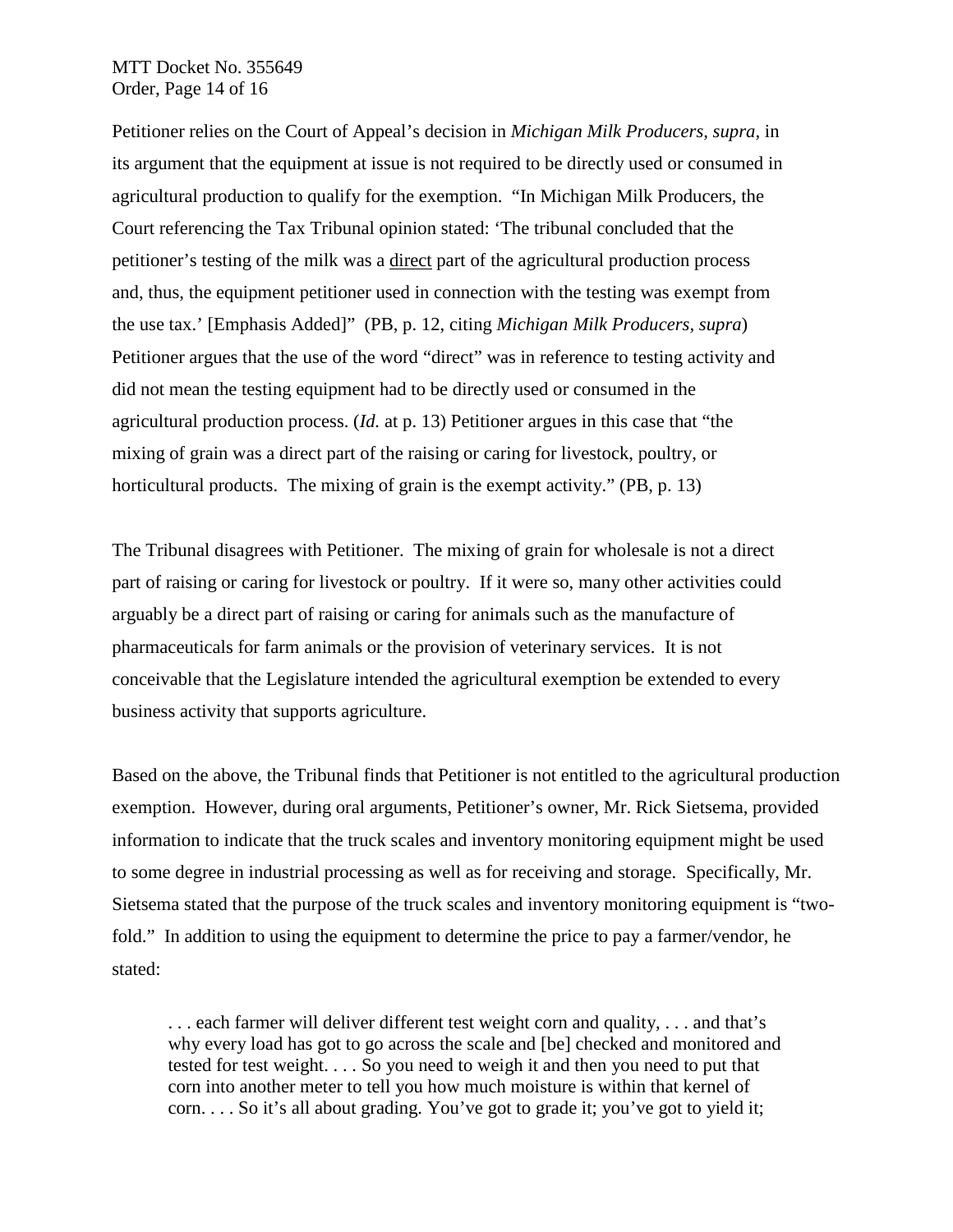you've got to weigh it. It's all part of the whole process . . . . We'll segregate it into different bins . . . . [T]his bin we know has a higher test weight that's important for sows and gestation times . . . . we have to fortify the diet differently, based on this is a poorer quality of corn, we need to fortify it with additional vitamins and minerals to complement that corn to get another balance diet so that the livestock will be healthy.  $(T pp. 47 – 49)$ 

The Tribunal requested additional information be submitted to determine whether and to what extent the truck scales and inventory monitoring system are used in industrial processing. Petitioner responded with its contention that the inventory monitoring system, along with the liquid storage tanks, qualifies as exempt for industrial processing because it is used for "in-process storage." (PAI, p.2) Petitioner also stated that the truck scales are used primarily (90%) to "provide critical data and information on the raw material (corn) for use in production of the corn into animal feed." Petitioner failed to support either of these statements with evidence.

Respondent, on the other hand, provided a reasonable explanation as to why its auditor did not consider the truck scales and inventory monitoring equipment as part of industrial processing. Because the burden of proof is on Petitioner, which Petitioner failed to carry, the Tribunal finds that truck scales and inventory monitoring equipment do not qualify in any part for the industrial processing exemption and Respondent's assessment is affirmed. Therefore,

IT IS ORDERED that Petitioner's Motion for Summary Disposition is DENIED.

IT IS FURTHER ORDERED that Respondent's Motion for Summary Disposition is GRANTED.

IT IS FURTHER ORDERED that Assessment No P156409 is AFFIRMED.

IT IS FURTHER ORDERED that Respondent shall cause its records to be corrected to reflect the taxes, interest, and penalties as finally shown in this Final Opinion and Judgment within 20 days of the entry of this Final Opinion and Judgment.

IT IS FURTHER ORDERED that the officer charged with collecting or refunding the affected taxes, interest, and penalties shall collect the taxes and interest as required by this Order within 28 days of the entry of this Final Opinion and Judgment.